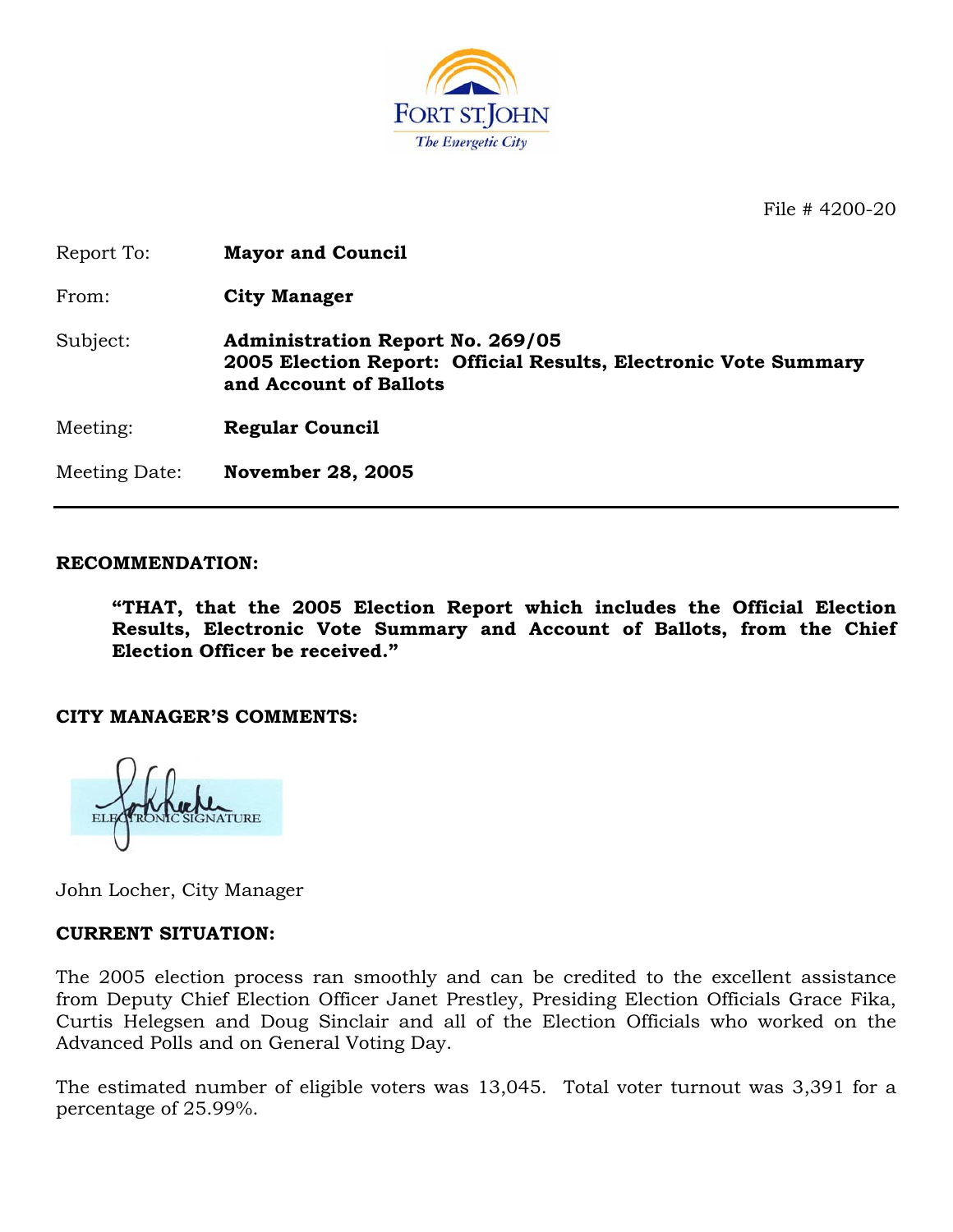## **BACKGROUND INFORMATION:**

Section 148 of the *Local Government Act* states that

- *(1) Within 30 days after the declaration of official election results under section 76 for an election by acclamation or under section 136 for an election by voting, the chief election officer must submit a report of the election results to the local government.*
- *(2) In the case of an election by voting, the report under subsection (1) must include a compilation of the information on ballot accounts for the election.*

## **ATTACHMENTS:**

- 1. 2005 Election Results
- 2. Electronic Vote Summary
- 3. Accountability of Ballots

### RESPECTFULLY SUBMITTED:

Carol Susak, Chief Election Officer Director of Corporate Administration November 25, 2005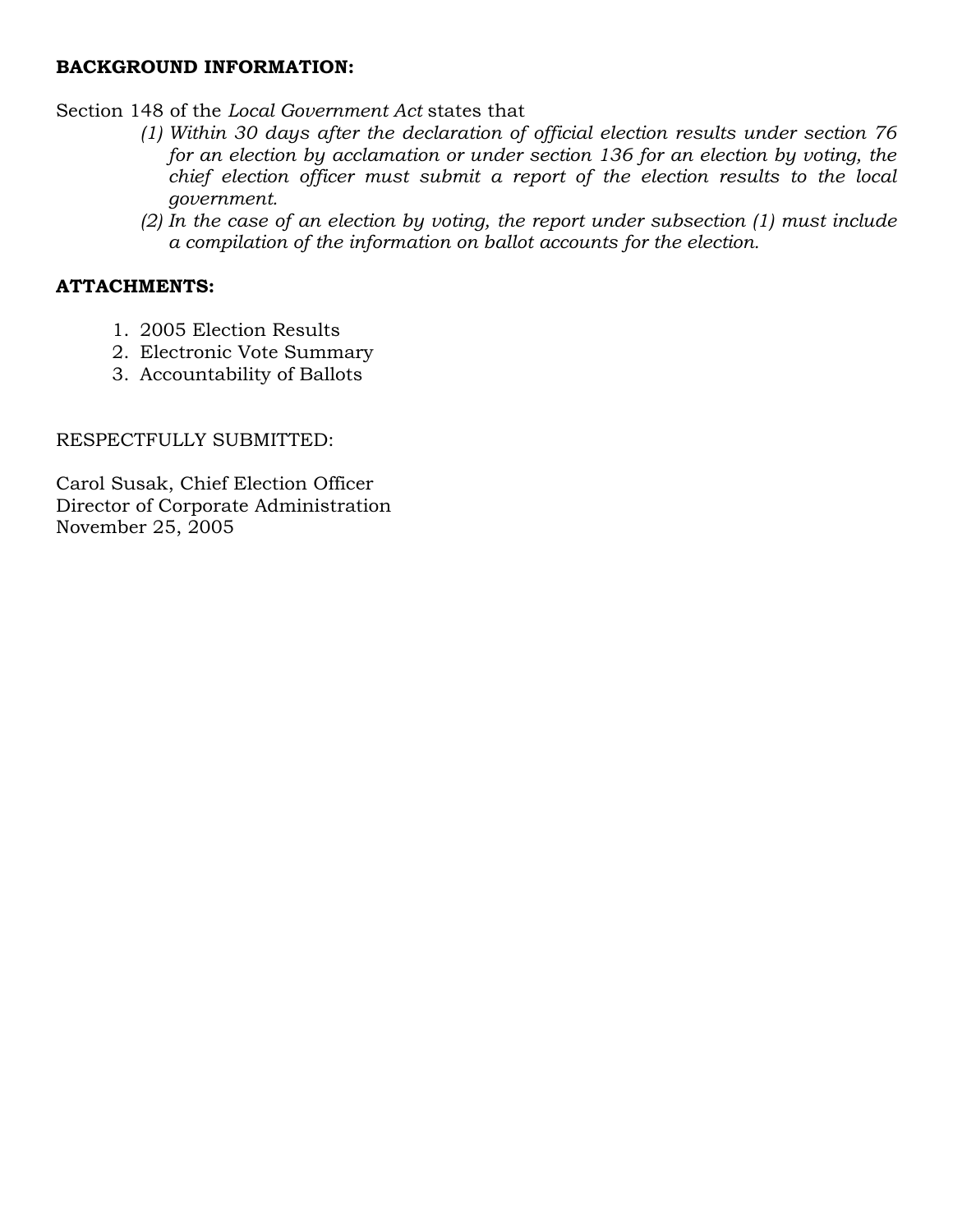# CITY OF FORT ST. JOHN - 2005 OFFICIAL ELECTION RESULTS

| <b>MAYOR</b>                        | <b>TOTAL</b><br><b>VOTES</b><br><b>RECEIVED</b> | <b>DECLARED</b><br><b>ELECTED</b> |  |
|-------------------------------------|-------------------------------------------------|-----------------------------------|--|
| <b>EGLINSKI, Jim</b>                | 1534                                            | <b>Elected</b>                    |  |
| <b>THORLAKSON, Steve</b>            | 939                                             |                                   |  |
| <b>BODNAR, Dave</b>                 | 657                                             |                                   |  |
| <b>JOHNSON, Matthew James</b>       | 248                                             |                                   |  |
| <b>COUNCILLOR</b>                   | <b>TOTAL</b><br><b>VOTES</b><br><b>RECEIVED</b> | <b>DECLARED</b><br><b>ELECTED</b> |  |
| <b>EVANS, Larry</b>                 | 2163                                            | <b>Elected</b>                    |  |
| <b>ACKERMAN, Lori</b>               | 1675                                            | <b>Elected</b>                    |  |
| DAVIES, Dan Jason                   | 1653                                            | <b>Elected</b>                    |  |
| <b>SIMPSON, Karen</b>               | 1451                                            | <b>Elected</b>                    |  |
| IRWIN, Don                          | 1252                                            | <b>Elected</b>                    |  |
| <b>STEWART, Don</b>                 | 1162                                            | <b>Elected</b>                    |  |
| <b>WIENS, Rubin</b>                 | 1125                                            |                                   |  |
| <b>LANTZ, Bruce</b>                 | 1094                                            |                                   |  |
| <b>VANDERGUGTEN, Peter</b>          | 1022                                            |                                   |  |
| <b>PRYNDIK, Jeanne</b>              | 900                                             |                                   |  |
| <b>CLARK, Dave</b>                  | 717                                             |                                   |  |
| <b>FITZGERALD, Christina Nicole</b> | 534                                             |                                   |  |
| <b>GREGOIRE, Roger</b>              | 515                                             |                                   |  |
| <b>CORBETT, Chris</b>               | 451                                             |                                   |  |
| <b>GOULET, Laurence</b>             | 405                                             |                                   |  |
| <b>WILMOT, Wayne Thomas</b>         | 316                                             |                                   |  |
| <b>GOODFELLOW, Jay McKay</b>        | 311                                             |                                   |  |

ELECTROSOF ASSITURE

Carol Susak Chief Election Officer November 21, 2005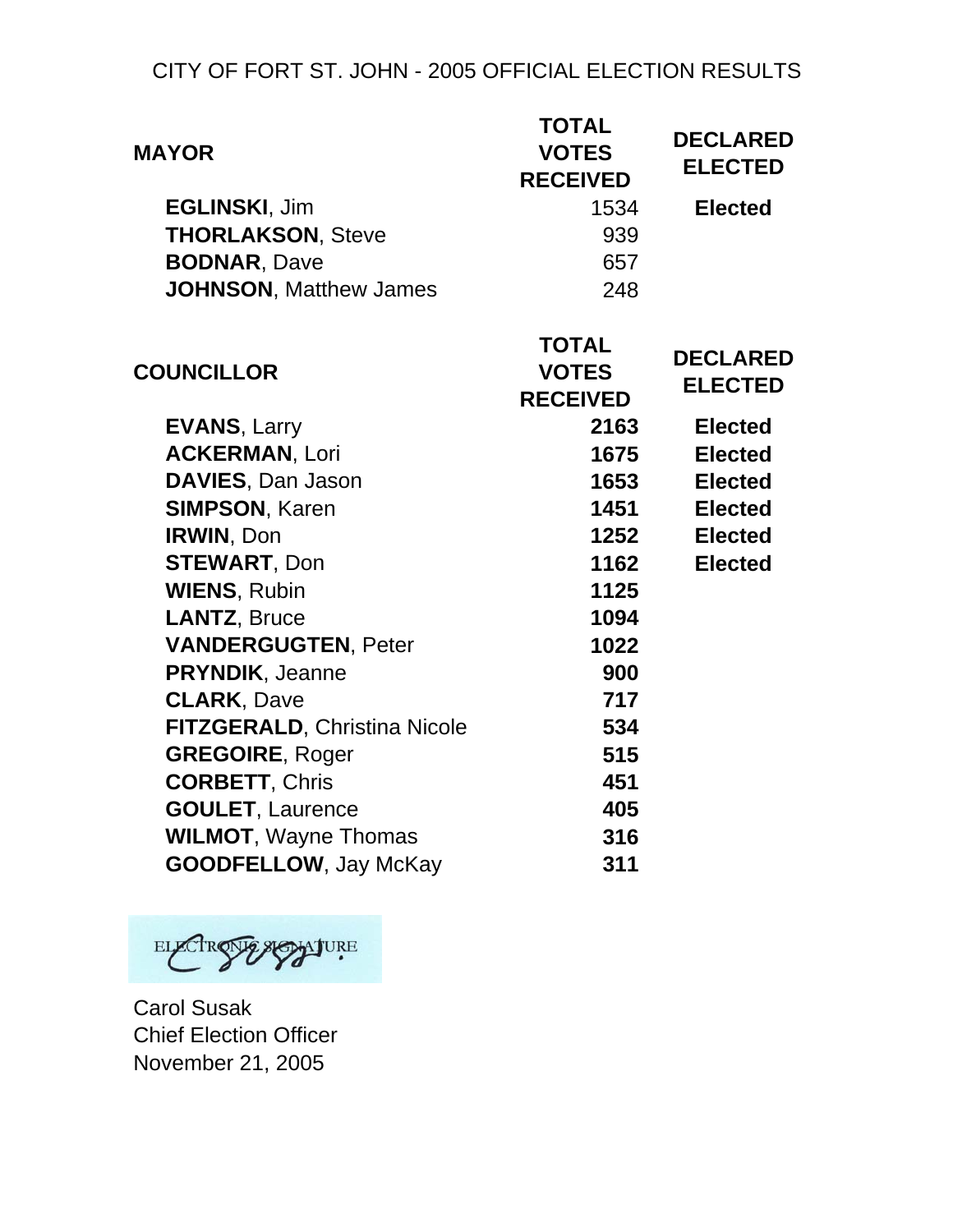# **City of Fort St. John - Electonic Vote Summary**

|                              | <b>Advance</b> | <b>CM Finch</b> | <b>CM Finch</b> | <b>Total</b>   |
|------------------------------|----------------|-----------------|-----------------|----------------|
| Mayor                        |                |                 |                 |                |
| <b>Ballots Counted</b>       | 652            | 1128            | 1611            | 3391           |
| <b>Ballots Overvoted</b>     | $\overline{0}$ | 0               | 0               | $\overline{0}$ |
| <b>Ballots Blank Voted</b>   | $\overline{2}$ | 5               | 6               | 13             |
| Johnson, Matthew James       | 45             | 79              | 124             | 248            |
| Eglinski, Jim                | 308            | 512             | 714             | 1534           |
| Bodnar, David E.             | 131            | 223             | 303             | 657            |
| <b>Thorlakson, Steve</b>     | 166            | 309             | 464             | 939            |
| Councillor                   |                |                 |                 |                |
| <b>Ballots Counted</b>       | 652            | 1128            | 1611            | 3391           |
| <b>Ballots Overvoted</b>     | $\overline{0}$ | 1               | $\overline{0}$  | 1              |
| <b>Ballots Blank Voted</b>   | 8              | 13              | 15              | 36             |
| <b>Ballots Undervoted</b>    | 653            | 1108            | 1617            | 3378           |
| Simpson, Karen               | 277            | 479             | 695             | 1451           |
| Gregoire, Roger              | 95             | 175             | 245             | 515            |
| Wilmot, Wayne Thomas         | 77             | 115             | 124             | 316            |
| Evans, Larry                 | 439            | 711             | 1013            | 2163           |
| Ackerman, Lori               | 305            | 571             | 799             | 1675           |
| Corbett, Chris               | 91             | 148             | 212             | 451            |
| Goulet, Laurence             | 74             | 134             | 197             | 405            |
| Stewart, Don                 | 225            | 400             | 537             | 1162           |
| Vandergugten, Peter          | 197            | 336             | 489             | 1022           |
| Lantz, Bruce                 | 195            | 393             | 506             | 1094           |
| Irwin, Don                   | 243            | 404             | 605             | 1252           |
| Davies, Dan Jason            | 267            | 550             | 836             | 1653           |
| Goodfellow, Jay              | 65             | 96              | 150             | 311            |
| Pryndik, Jeanne              | 193            | 280             | 427             | 900            |
| Fitzgerald, Christina Nicole | 111            | 169             | 254             | 534            |
| Wiens, Rubin                 | 218            | 373             | 534             | 1125           |
| Clarke, Dave                 | 139            | 242             | 336             | 717            |

| <b>Estimated Number of Eligible Voters</b> | 13045  |
|--------------------------------------------|--------|
| <b>Voter Turnout</b>                       | 3391   |
| Percentage of Voter Turnout                | 25.99% |